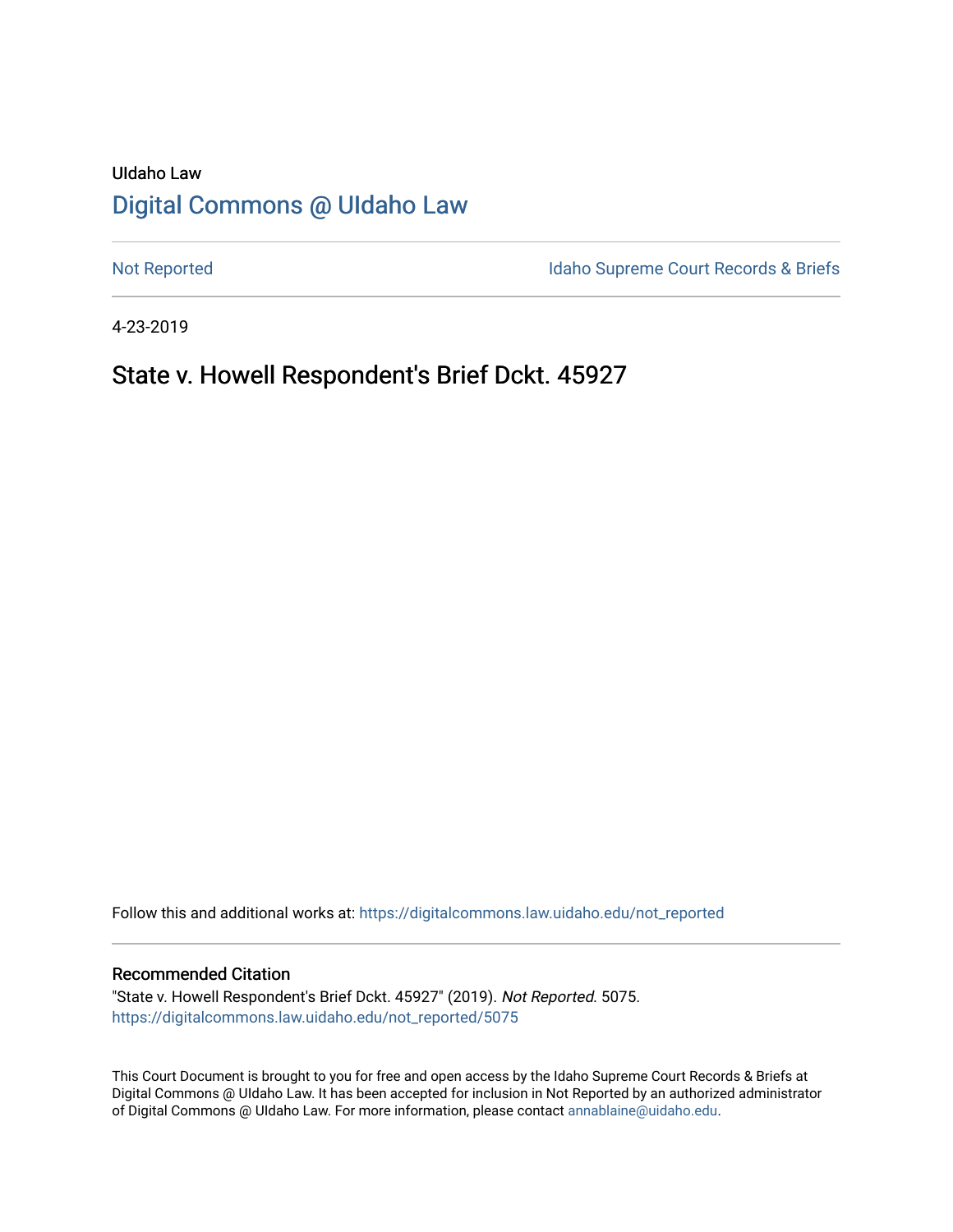Electronically Filed 4/23/2019 1:44 PM Idaho Supreme Court Karel Lehrman, Clerk of the Court By: Brad Thies, Deputy Clerk

LAWRENCE G. WASDEN Attorney General State of Idaho

PAUL R. PANTHER Deputy Attorney General Chief, Criminal Law Division

LORI A. FLEMING Deputy Attorney General P.O. Box 83720 Boise, Idaho 83720-0010 (208) 334-4534 E-mail: [ecf@ag.idaho.gov](mailto:ecf@ag.idaho.gov) 

## IN THE SUPREME COURT OF THE STATE OF IDAHO

 $\mathcal{L}$  $\lambda$  $\lambda$  $\mathcal{L}$  $\mathcal{L}$ ) )  $\lambda$ ) )

| STATE OF IDAHO,       |
|-----------------------|
| Plaintiff-Respondent, |
| V.                    |
| KERRY ALLEN HOWELL,   |
| Defendant-Appellant.  |
|                       |

Nos. 45927-2018 & 45928-2018

 Kootenai County Case Nos. CR-2013-13847 & CR-2017-21467

RESPONDENT'S BRIEF

<u>Issue</u>

Has Howell failed to establish that the district court abused its discretion, either by revoking his probation in case number 45927, or by imposing a unified sentence of five years, with two years fixed, upon his guilty plea to unlawful possession of a firearm in case number 45928?

### Howell Has Failed To Establish That The District Court Abused Its Sentencing Discretion

In case number 45927, Howell pled guilty to burglary and the district court imposed a

unified sentence of 10 years, with five years fixed, and retained jurisdiction. (45927 R., pp.180-

81.) Following the period of retained jurisdiction, the district court suspended Howell's sentence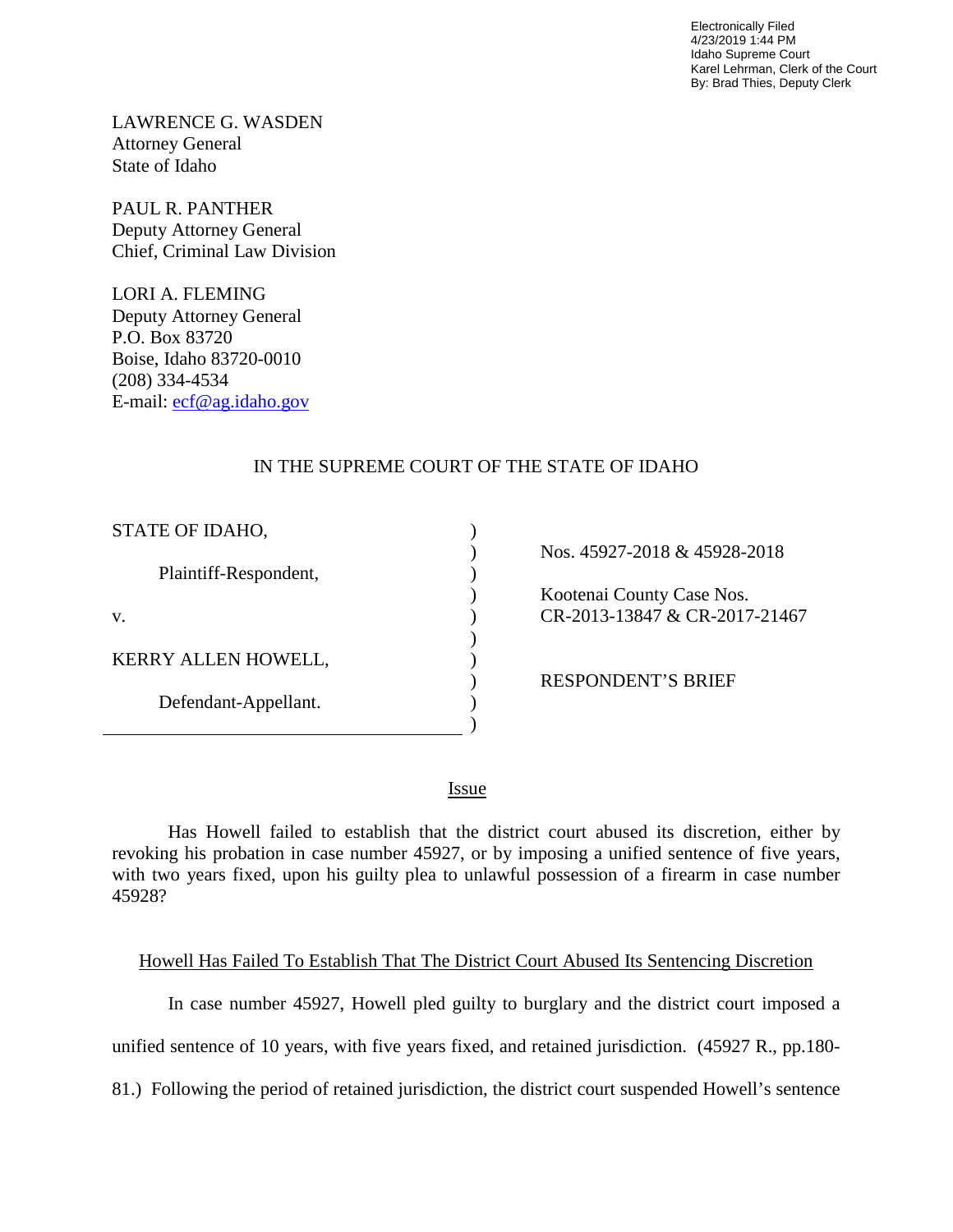and placed him on supervised probation for three years. (45927 R., pp.202-05.) Howell later violated his probation by testing positive for methamphetamine on eight separate occasions, and the district court reinstated him on probation and extended his term of probation "to October 1, 2018." (45927 R., pp.260-61, 299-300.)

Howell's probation officer subsequently filed a report of violation alleging that Howell had violated his probation a second time by committing the new crime of unlawful possession of a firearm, for which he was charged in case number 45928. (45927 R., pp.304-05; 45928 R., pp.45-46.) Pursuant to a Rule 11 plea agreement, Howell admitted the allegation in case number 45927 and pled guilty to unlawful possession of a firearm in case number 45928, and the state agreed to not file a persistent violator enhancement and to recommend a concurrent unified sentence of five years, with two years fixed, for unlawful possession of a firearm, and that the court retain jurisdiction in both cases. (45927 R., pp.310-11; 45928 R., pp.48, 50-51; Tr., p.5, Ls.21-22.) At the combined sentencing and disposition hearing, Howell's counsel "concur[red] with the Rule 11." (Tr., p.18, Ls.4-5.) The district court followed the plea agreement and revoked Howell's probation and executed the underlying sentence in case number 45927; imposed a concurrent unified sentence of five years, with two years fixed, for unlawful possession of a firearm in case number 45928; and retained jurisdiction in both cases. (45927 R., pp.313-14; 45928 R., pp.52-53.) Following the period of retained jurisdiction, the district court suspended Howell's sentences and placed him on supervised probation for two years. (Supp. R., pp.123-24, 126-29.) Howell filed a notice of appeal in each case, timely from the district court's order revoking probation in case number 45927, and timely from the judgment of conviction in case number 45928. (45927 R., pp.316-20; 45928 R., pp.55-59.)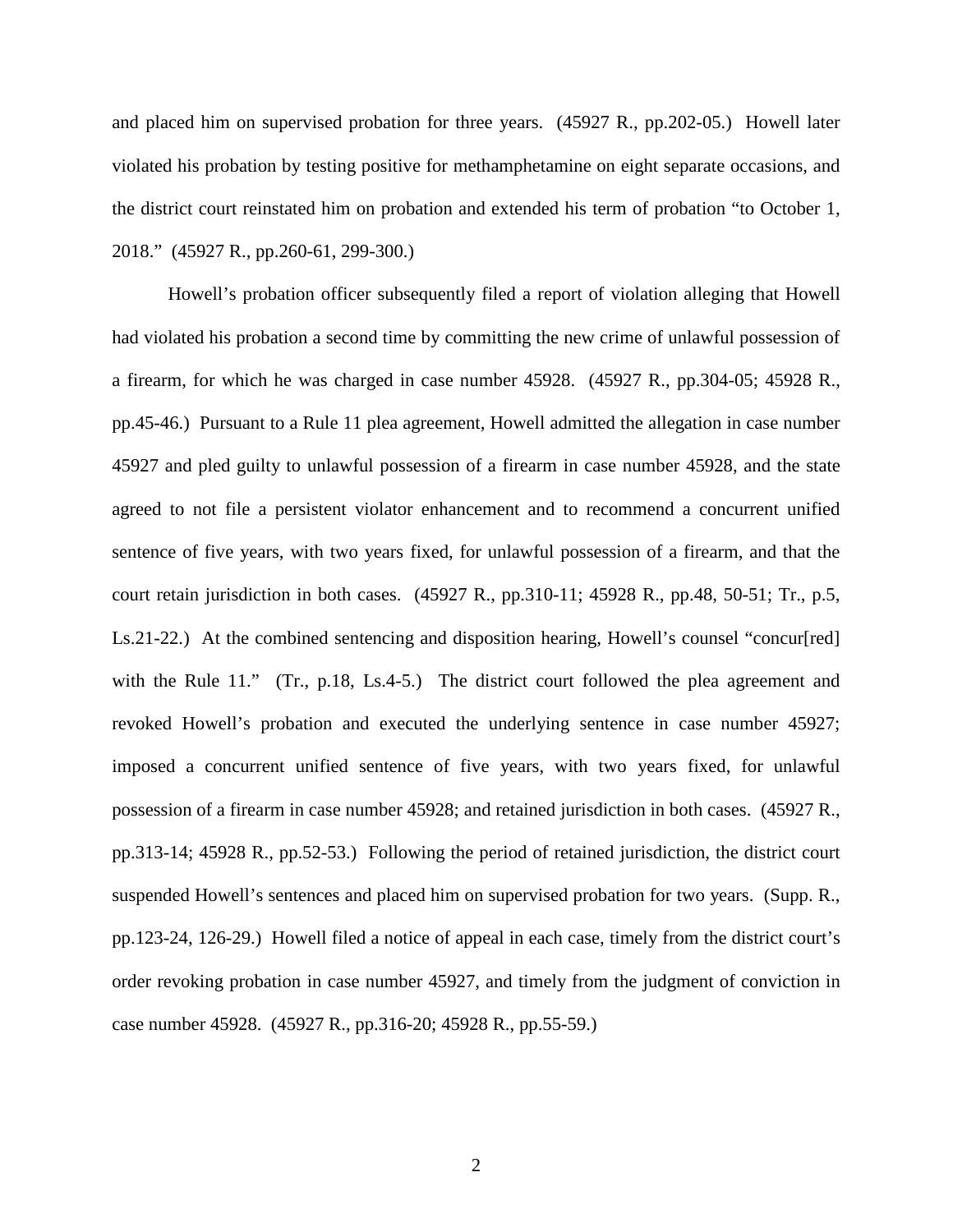"Mindful of the fact that he admitted violating his probation, and that the district court has since suspended his sentence and placed him back on probation," Howell nevertheless asserts that the district court abused its discretion by revoking his probation in case number 45927. (Appellant's brief, pp.3-4.) Howell also "challenges as excessive his underlying sentence of five years, with two years fixed," in case number 45928, "mindful of the fact that this is the sentence he agreed to pursuant to the plea agreement." (Appellant's brief, pp.1, 4-5.) Howell offers no argument in support of his claims.

"When issues on appeal are not supported by proposition of law, authority, or argument, they will not be considered." State v. Zichko, 129 Idaho 259, 263, 923 P.2d 966, 970 (1996) (citing I.A.R. 35; Langley v. State Indus. Special Indem. Fund, 126 Idaho 781, 784, 890 P.2d 732, 735 (1995)). A party waives an issue on appeal if either authority or argument is lacking, not just if both are lacking. Id. Because Howell has not presented, on appeal, any argument to support either his claim that the district court abused its discretion by revoking his probation in case number 45927, or his claim that his sentence is excessive in case number 45928, he has waived both issues on appeal and this Court should decline to consider them.

Even if Howell's appellate claims have not been waived, the claims still fail because his claim that the district court abused its discretion by revoking his probation in case number 45927 is moot, and his claim that his sentence is excessive in case number 45928 is barred by the doctrine of invited error.

It is well established that an appellate court does not decide moot issues. "An issue becomes moot if it does not present a real and substantial controversy that is capable of being concluded by judicial relief." State v. Barclay, 149 Idaho 6, 8, 232 P.3d 327, 329 (2010) (quotations and citations omitted). Although the district court revoked Howell's probation and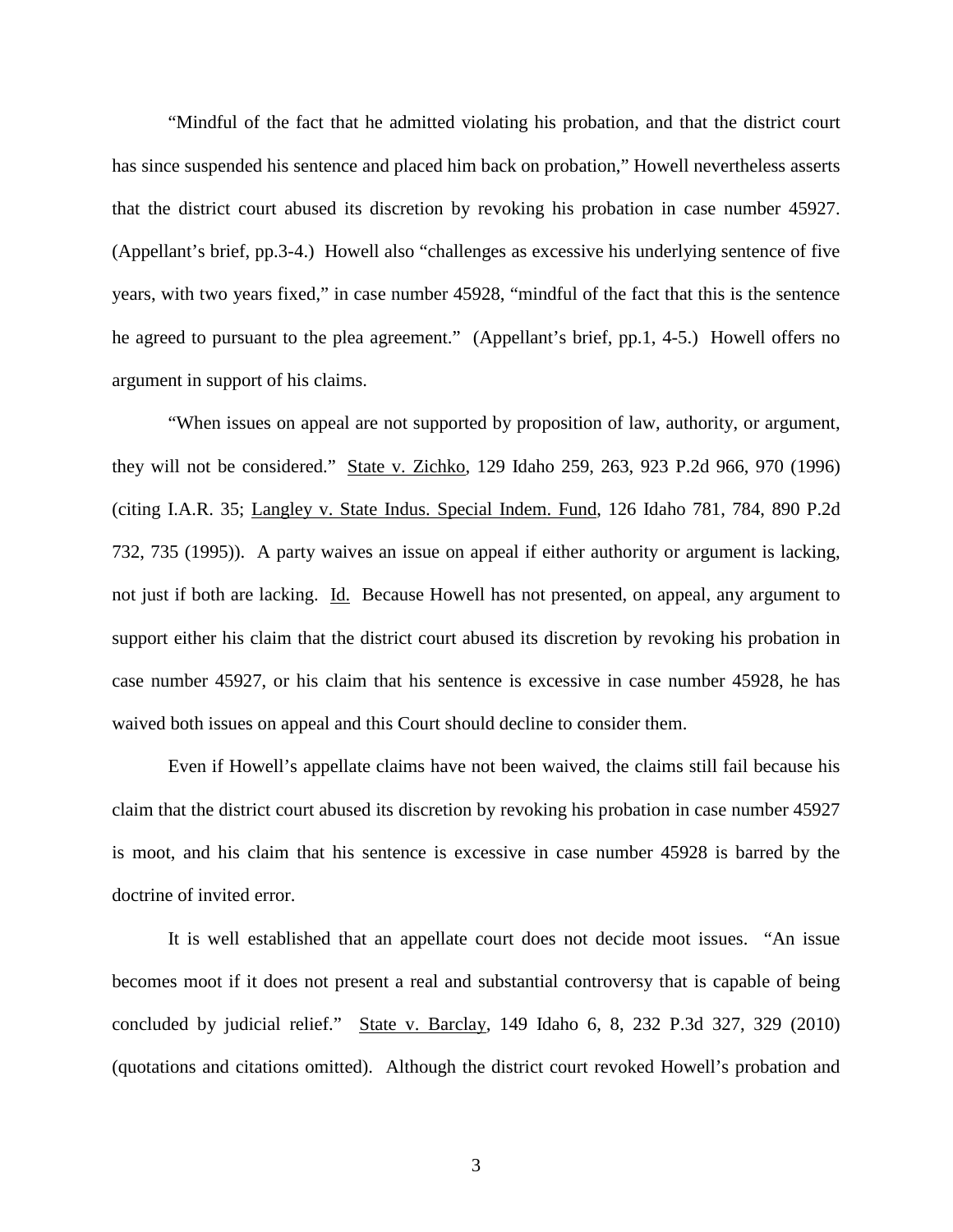retained jurisdiction upon finding a violation in case number 45927, the court subsequently placed Howell back on probation at the conclusion of the retained jurisdiction program. (Supp. R., pp.126-29.) Thus, even if this Court were to determine that the district court erred by not immediately reinstating Howell's probation upon finding a violation, such a determination would have no practical effect upon the outcome of the case because the district court has already granted Howell the very relief to which he claims he was entitled – probation. Howell's claim that the district court abused its discretion by revoking his probation is, therefore, moot and this Court must decline to consider it.

With respect to Howell's claim that his sentence in case number 45928 is excessive, Howell acknowledges, on appeal, that "his underlying sentence of five years, with two years fixed, is the sentence he agreed to under the terms of [the] plea agreement." (Appellant's brief, p.5.) Furthermore, at sentencing, Howell's counsel told the district court, "We certainly concur with the Rule 11 [plea agreement]." (Tr., p.18, Ls.4-5.) A party is estopped, under the doctrine of invited error, from complaining that a ruling or action of the trial court that the party invited, consented to or acquiesced in was error. State v. Castrejon, 163 Idaho 19, 21, 407 P.3d 606, 608 (Ct. App. 2017) (review denied Jan. 4, 2018) (citations omitted). This doctrine applies to sentencing decisions as well as to rulings during trial. Id. The purpose of the invited error doctrine is to prevent a party who caused or played an important role in prompting a trial court to take a certain action from later challenging that action on appeal. Id. at 22, 407 P.3d at 609 (citing State v. Blake, 133 Idaho 237, 240, 985 P.2d 117, 120 (1999)). Because Howell received the sentence to which he agreed, he cannot claim on appeal that the sentence is excessive. Therefore, Howell's claim of an abuse of sentencing discretion is barred by the doctrine of invited error and Howell's sentence should be affirmed.